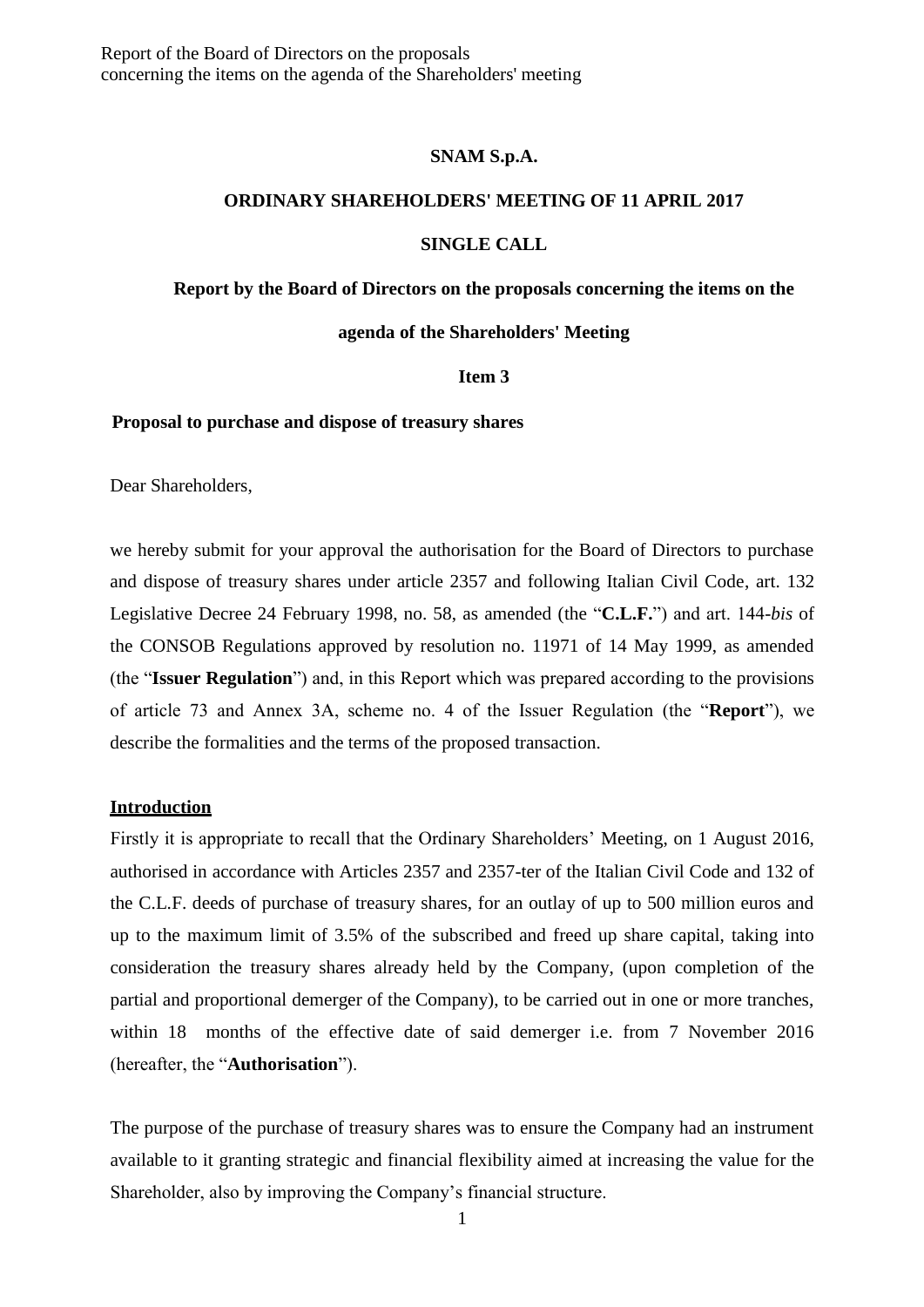On the basis of the Authorisation, the Company, up until the date this Report was approved by the Board of Directors (6 March 2017), acquired 64,446,725 treasury shares, amounting to 1.84% of the share capital, for a total countervalue of 234,373,803.05 euros.

# **1. Reasons for which the authorisation for the purchase and disposal of treasury shares is requested**

The Board of Directors still maintains its view regarding the reasons which led it to request the Authorisation by the Shareholders' Meeting, and namely:

- *(i)* to promote liquid funds and actively manage volatility of the stock market performance of the Company's shares, and, in particular, intervene on the performance of the securities in connection with contingent market situations, facilitating trades on the security at times of little market liquidity and facilitating the regular performance of contracts and, in any case, within the limits envisaged by current legislative and regulatory provisions as well as, where applicable, in compliance with market practice permitted in accordance with Art. 180, paragraph 1, letter c) of the CLF in connection with the activities implemented to support market liquidity;
- *(ii)* under the scope of actions connected with future industrial and financial projects in line with the strategic guidelines the Company intends to pursue, including by means of the exchange, loan, conferral, sale or other disposal of treasury shares for the acquisition of equity investments or share packages, for industrial projects or other operations of extraordinary finance that involve the assignment or arrangement of treasury shares (such as, merely by way of example, mergers, demergers, emissions of convertible bonds to shares);
- *(iii)* and for the purpose of implementing any stock option plans of the Company.

In consideration of the above purposes (which led the Company to implement a share buy back plan which can be developed over the long term), as well as *(i)* in light of the need for a given number of treasury shares to be employed for the 2017-2019 Long Term Share Incentive Plan, submitted to the Shareholders' Meeting for approval today and *(ii)* the possible cancellation of treasury shares, notwithstanding the necessary corporate obligations, it is appropriate, in order to give the governing body, represented by the Chief Executive Officer, greater flexibility, to propose to the Ordinary Shareholders' Meeting, subject to prior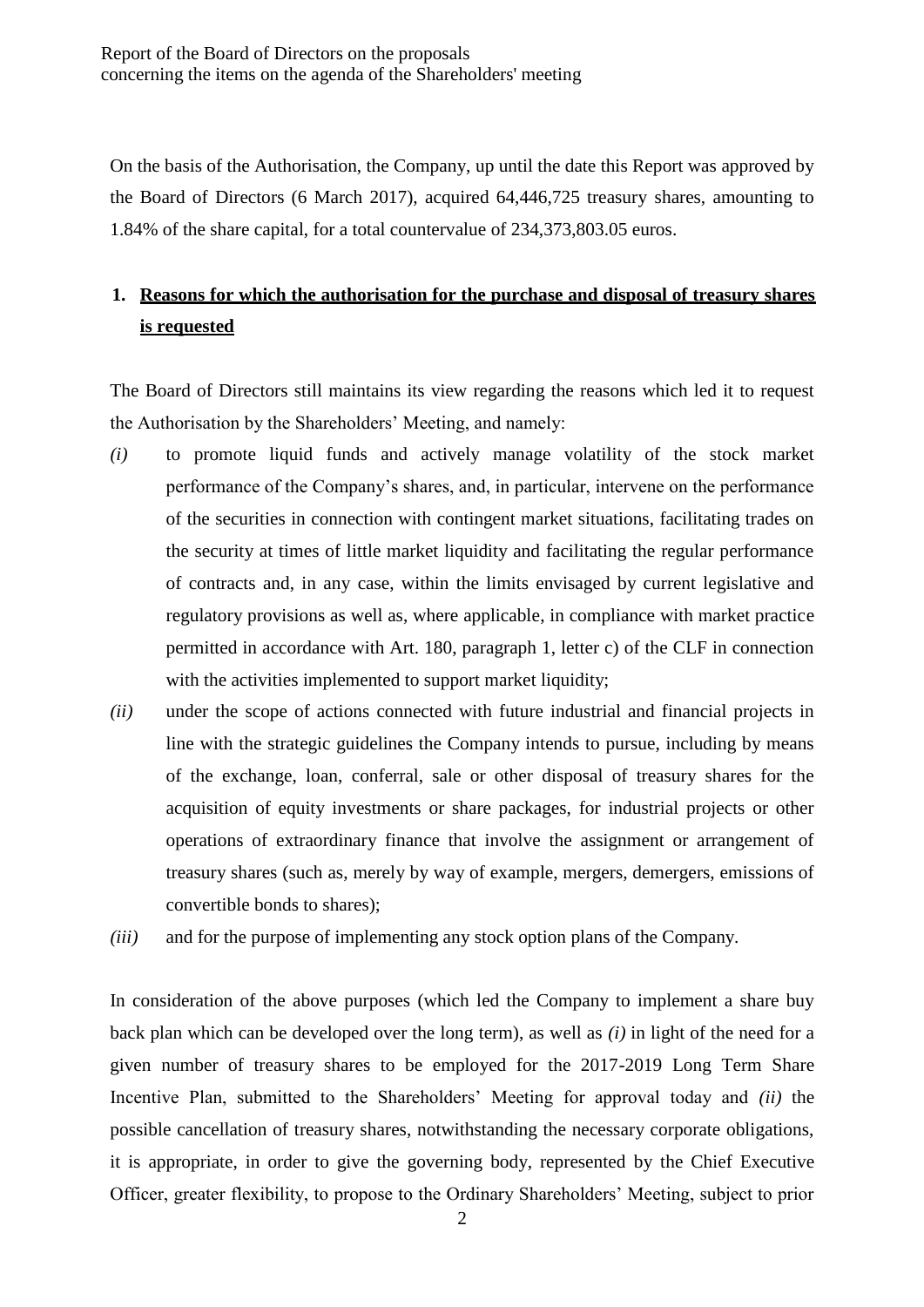revocation of the previous authorising resolution, the granting of a new authorisation.

The core content of the requested new authorisation remains basically unchanged, as regards the purchase, if compared to those which were already included in the Authorisation, integrating the resolution as regards to the authorisation to dispose of both the treasury shares already included in the portfolio and those which may be bought under buy back plan proposed to the Shareholders' Meeting.

As regards namely the procedure for disposing of the purchased shares, the Board of Directors proposes that the Shareholders' Meeting does not set a time limit, leaving to the Board of Directors and for it to the Chief Executive Officer, the power to establish which is the most appropriate time to dispose of them and also the power to use the treasury shares also for other purposes allowed by the applicable legislation which are different from the purposes listed above.

To this end, the Board of Directors notes that it would be appropriate to firstly revoke the resolution taken by the ordinary Shareholders' Meeting on 1 August 2016, for the part not yet implemented, in order to also allow the grant of an authorisation for 18 months effective from the date of the relevant resolution.

# **2. Maximum number, category and par value of the shares concerned by the authorisation**

As of the date of this report the share capital of the Company amounts to 2,735,670,475.56 euros, represented by 3,500,638,294 shares without par value, registered and fully paid-up.

In this regard, it is proposed to the Shareholders' Meeting to authorise the purchase of treasury shares, in one or more tranches, for a maximum expenditure equal to the maximum expenditure established in the Authorisation and the one borne by the Company for the purchases carried out until the date of the new resolution by the Shareholders' Meeting (this amount will be notified by the Chair to the Ordinary Shareholders' Meeting during the Shareholders' Meeting itself), in any case up to the maximum limit of 3.5% of the share capital taking in consideration the treasury shares already held by the Company.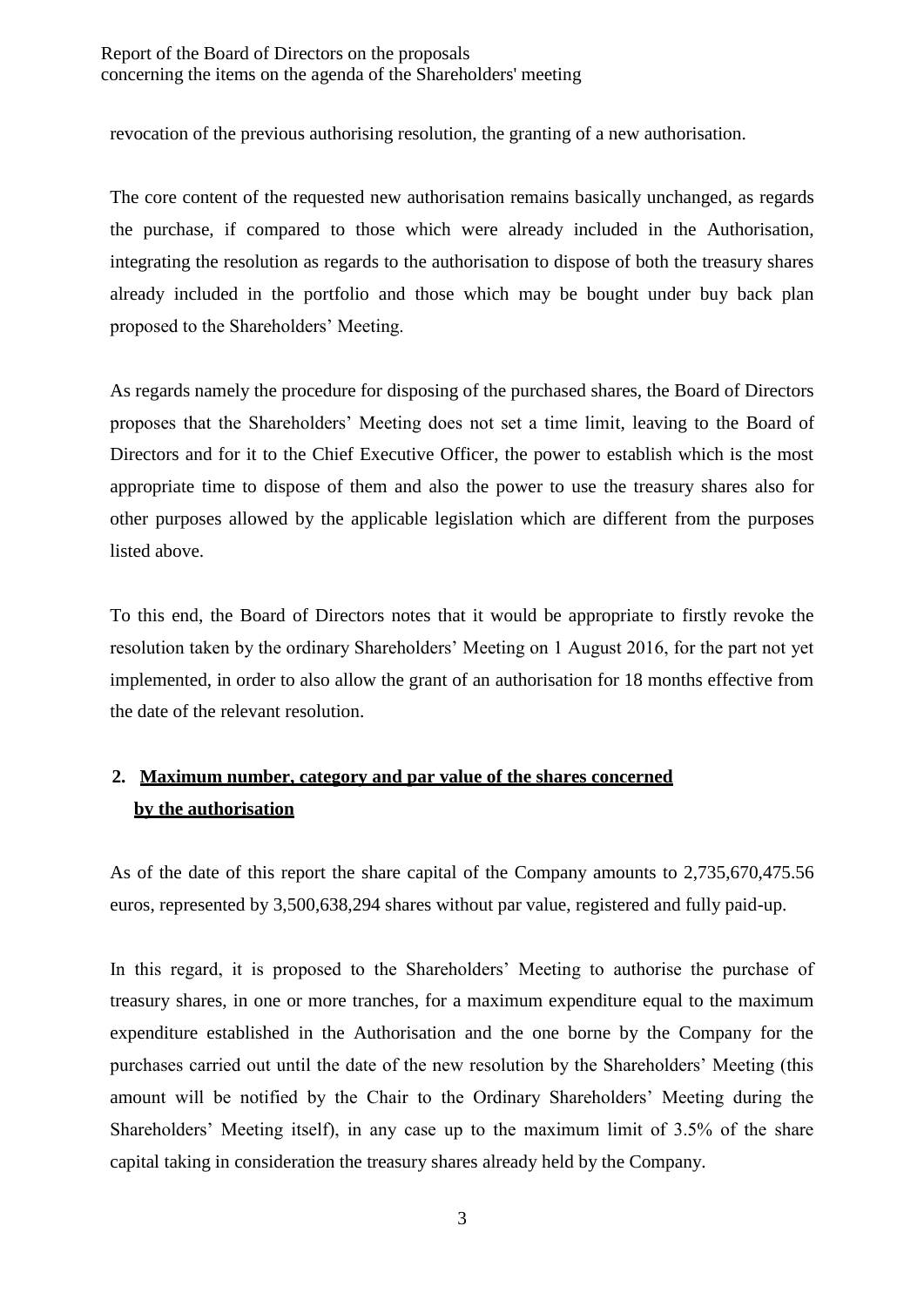It is specified that the treasury shares already owned by the Company on the date this Report was approved by the Board of Directors (6 March 2017) amounted to 65,573,975, equal to 1.87% of the share capital.

In case of sale, exchange, conferral or impairment new purchase transaction may be carried out until the expiration of the term set in the authorisation by the shareholders' Meeting, without prejudice for the statutory quantities, including those regarding the number of treasury shares which, from time to time, may be held by the Company or its subsidiaries and the terms established by the Shareholders' Meeting.

# **3. Useful information for the assessment of the compliance with art. 2357, paragraph 3, Italian Civil Code**

The purchase covered by your authorisation complies with the limit established by art. 2357, third paragraph, Italian Civil Code (as amended by article 7 paragraph 3-*sexies* Legislative Decree. no. 5/2009, converted into Law no. 33/2009), in consideration of the fact that it concerns a number of shares which, added to the shares already held by the Company, shall not exceed one fifth of the share capital.

Please note, to this regard, that the subsidiaries do not hold any share of the Company.

It is hereby acknowledged that the Board of Directors is obliged to assess that the requirements established under art 2357, paragraphs 1 and 3 Italian Civil Code or the purchase of treasury shares is required upon each single authorised purchase.

## **4. Term of the authorisation**

The Board of Directors proposes that the authorisation to purchase treasury shares, which may be carried out also in multiple times and transactions is granted for the maximum term allowed by art. 2357, paragraph 2 Italian Civil Code and thus for 18 months from the date on which the Ordinary Shareholders' Meeting will adopt the relevant resolution.

Said 18 months term shall not apply to any disposal and/or use transaction of any treasury shares already included in the portfolio of the Company and of the share which may be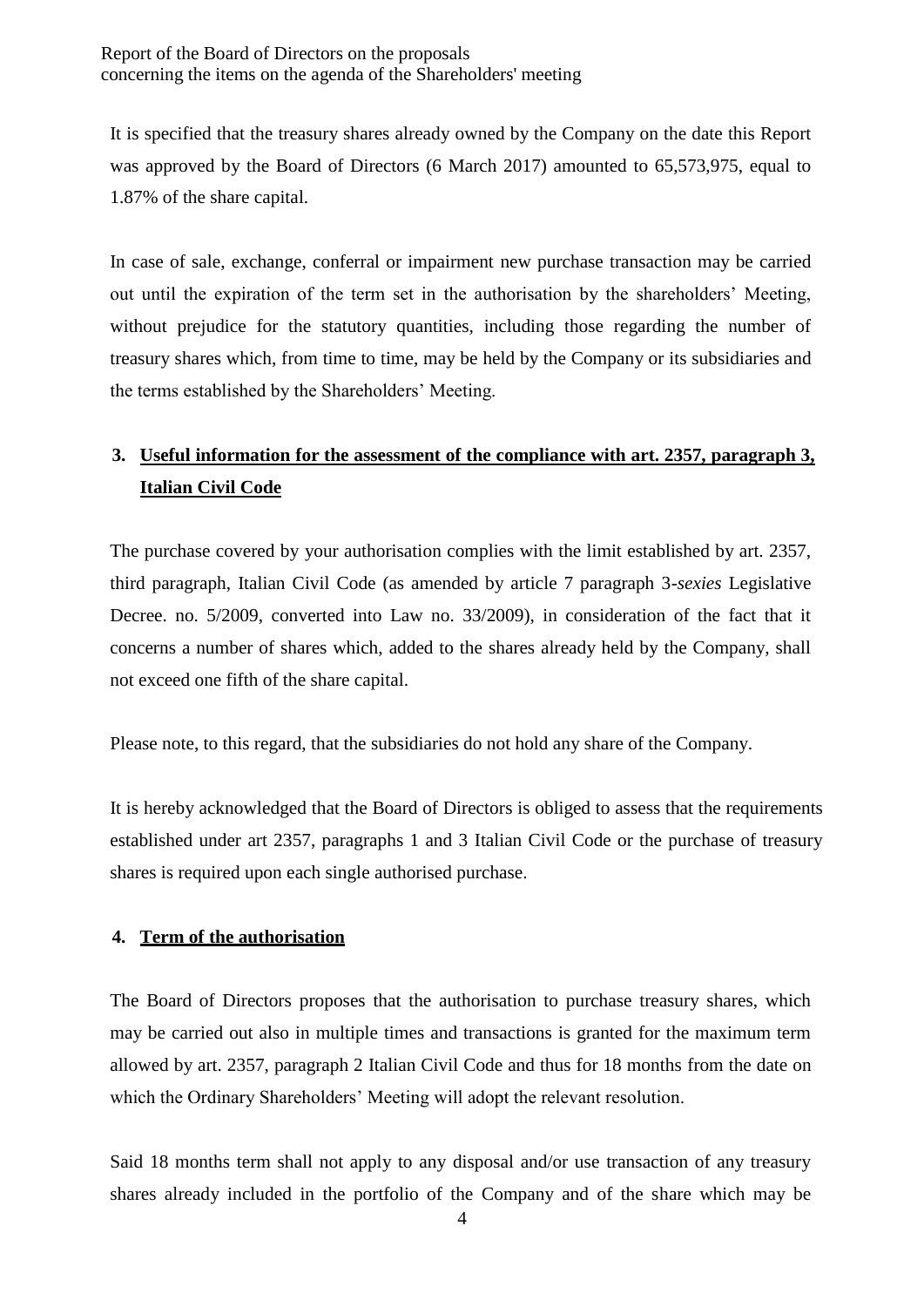bought under the buy back plan submitted to the Shareholders' Meeting.

## **5. Minimum and maximum price**

The purchase price for the shares concerned by this report will be established from time to time in consideration of the procedure selected for carrying out the transaction and complying with any regulation or admitted market practices, but, in any case it shall not exceed 5% and be lower than 5% of the reference price measured on the Electronic Share Market organised and managed by Borsa Italiana S.p.A. ("**MTA**") during the session held before each single transaction.

In the case where the Company intends to support the liquidity of its shares according to the criteria established by the market practice under art. 180, subsection 1, letter c), of the C.L.F., concerning the activity supporting the market liquidity, accepted by Consob by means of resolution no 16839 dated 19 March 2009and subsequent amendments, the purchase price will be established according to said admitted marked practice. To date, said admitted market practice provides that the purchase price shall not exceed the highest between the price of the last independent transaction and the current price of the highest negotiation proposal for the independent purchase in the ESM.

Said parameters are deemed appropriate for establishing the range of values within which the purchase of treasury shares meets the interests of the Company, provided that the limits established by the legislation in force for value and volumes shall not be exceeded.

As regards the sale, disposal and/or use of the treasury shares, they shall be carried out at the price or, in any case, according to the criteria and conditions established by the Board of Directors, having considered the actual procedure for performing them, the evolution of the shared prices during the period preceding the transaction and according to the best interest of the Company.

## **6. Procedure through which the purchases and the disposals will be carried out**

The purchase transactions of treasury shares will be carried out according to the provisions of article 132 C.L.F., article 144-bis of the Issuer Regulation and any other applicable provision,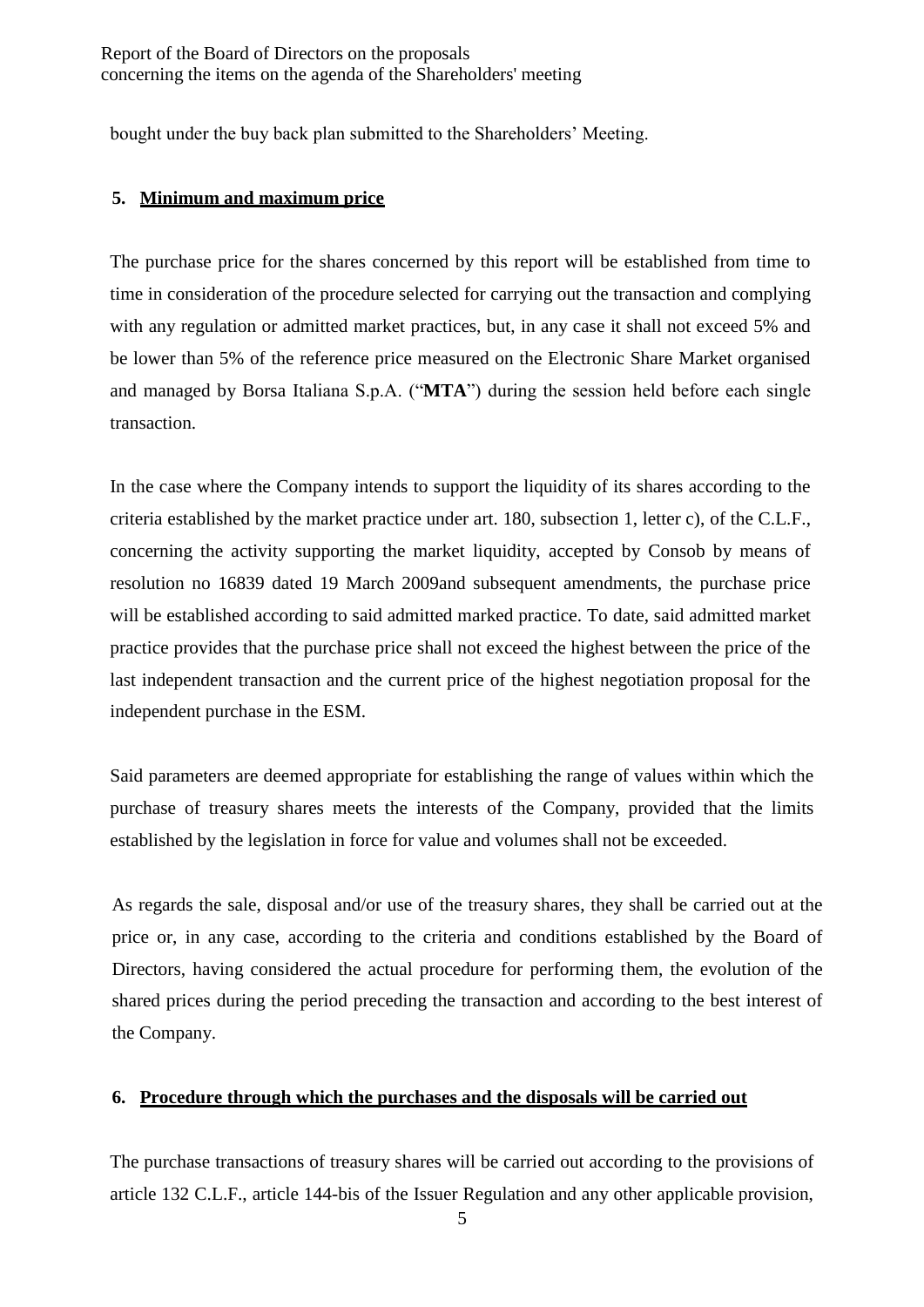including, if any, the market practices which are accepted and acknowledged by CONSOB.

Pursuant to article 132 C.L.F. the purchase transactions concerning your authorisation will be in any case carried out (even in multiple instalments) on the ESM under the operating procedures established in the regulations for the organization and management of the markets managed by Borsa Italiana S.p.A. (and in the relevant instructions) which do not allow for the direct matching of purchase orders with predetermined sell orders, under article 144-bis, subsection 1, letter b) of the Issuer Regulation. The purchases may be performed according to a different procedure than those listed above if allowed by article 132, subsection 3, C.L.F. or by any other provision which is from time to time in force upon transaction.

As regards the sale, disposal and/or use of the treasury shares, the Board of Directors, and for it the Chief Executive Officer, proposes that the authorisation allows the adoption of any procedure which appears to be appropriate for meeting the intended purposes - including the use of treasury shares to support share incentive plans - to be carried out both directly and through brokers, according to the relevant domestic and EU laws and regulations.

#### \*\*\*\*\*\*\*\*\*\*\*\*\*\*\*\*\*

Dear Shareholders, we therefore propose to approve the following resolution:

- **1.** *"to revoke the previous authorisation resolution taken on 1 August 2016 (the "Authorisation"), for the part not yet implemented;*
- **2.** *to authorise the purchase of treasury shares, in one or more tranches, for a maximum expenditure equal to the difference between the maximum expenditure established in the Authorisation and the one borne by the Company for the purchases carried out until the date of this resolution<sup>1</sup> , and in any case up to a maximum number of shares which does not exceed 3,5% of the share capital of Snam S.p.A., keeping in account the treasury shares that the Company already owns. All the above for a price not exceeding by 5% and not below by 5% of the reference price measured on the Electronic Share Market set up and managed by Borsa Italiana S.p.A. ("MTA" - Electronic Share Market) during the session held before each single transaction. In the case where the Company intends to support the liquidity of its shares according to the criteria established by the market practice under art. 180, subsection 1, letter c), of the C.L.F., concerning the activity supporting the market liquidity, accepted by*

 $\overline{a}$ 

 $1$  During the shareholders' meeting, the resolution will be updated with the numerical indication of the maximum amount.